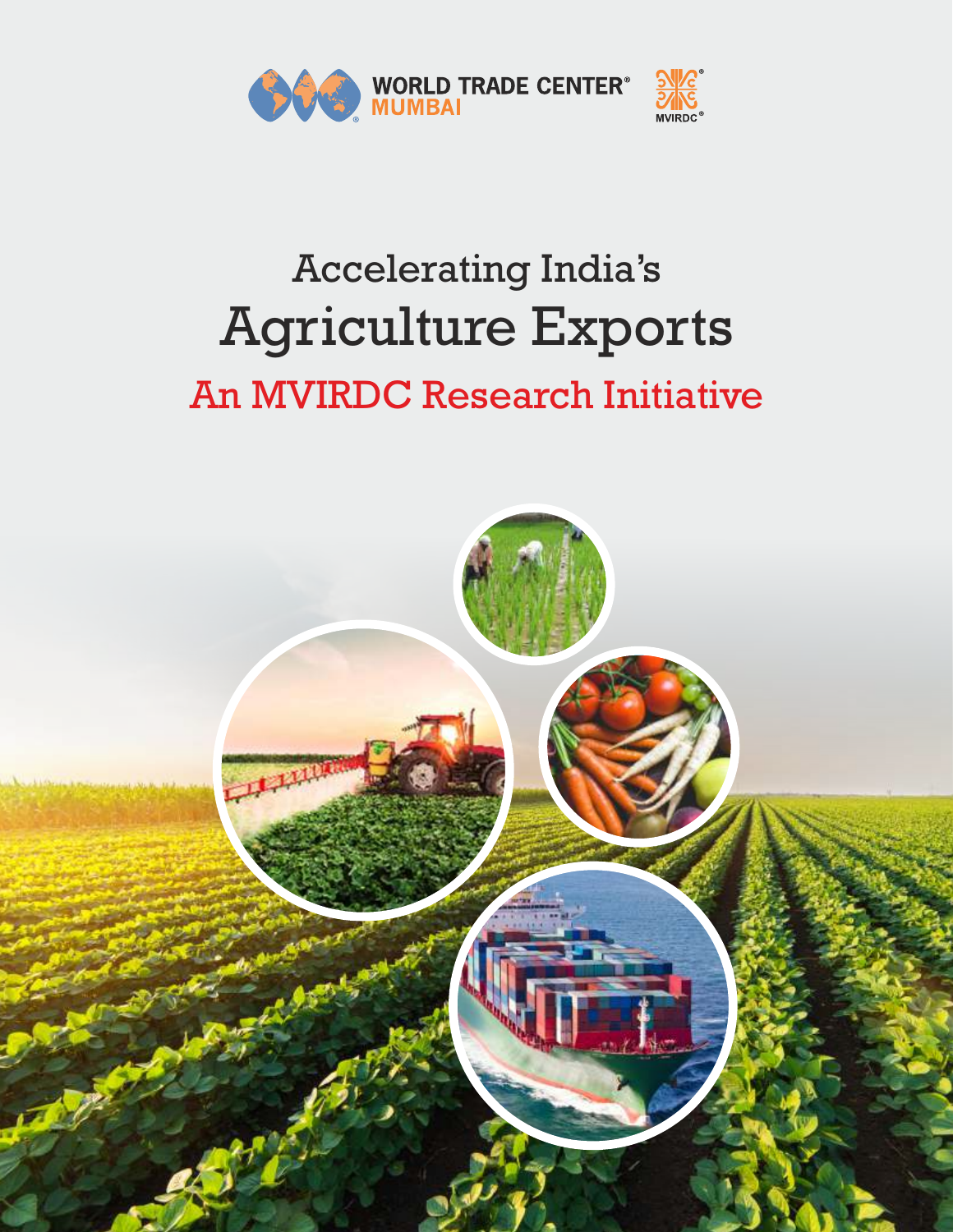

**M. Visvesvaraya Industrial Research and Development Centre**



## Bharat Ratna Sir M.Visvesvaraya

(15 September, 1860 - 14 April, 1962)

MVIRDC World Trade Center Mumbai is the realization of the vision of one man - Sir M. Visvesvaraya - engineer, scientist, and a great son of India. Named after him, M. Visvesvaraya Industrial Research & Development Centre (MVIRDC) is a company registered and licensed under Section 25 of the Companies Act, 1956 (currently Section 8 of the Companies Act, 2013). MVIRDC is the promoter of World Trade Center Mumbai, which stands tall as a symbol of excellence in industry and trade services.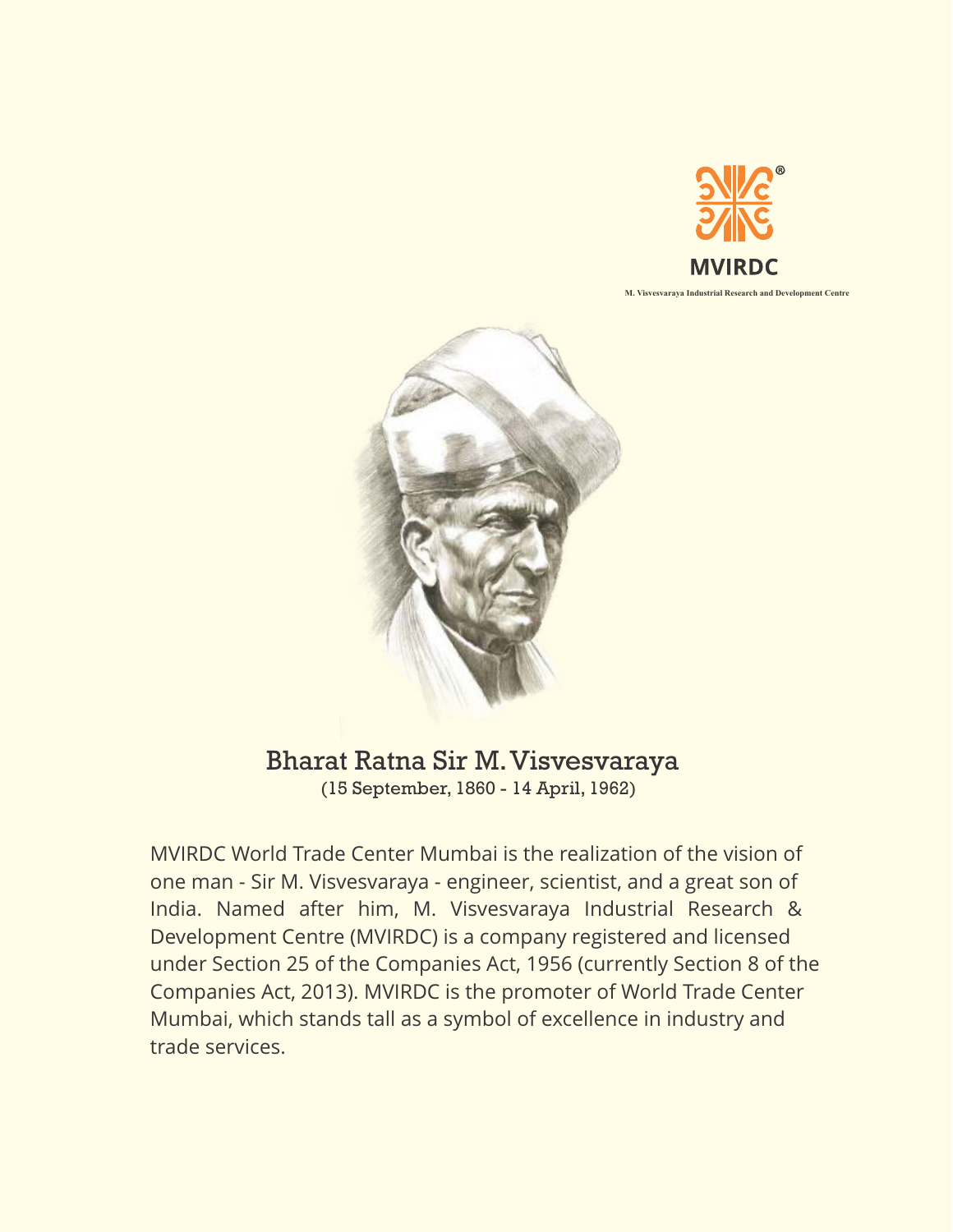### नरेन्द सिंह तोमर **NARENDRA SINGH TOMAR**



कषि एवं किसान कल्याण. ग्रामीण विकास तथा पंचायती राज मंत्री भारत सरकार कृषि भवन, नई दिल्ली

MINISTER OF AGRICULTURE & FARMERS' WELFARE. RURAL DEVELOPMENT AND PANCHAYATI RAJ **GOVERNMENT OF INDIA** KRISHI BHAWAN, NEW DELHI



#### **MESSAGE**

It gives me immense pleasure to know that the MVIRDC World Trade Centre, Mumbai is bringing out a research study on "Accelerating India's Agriculture Exports'. The study identifies potential areas for enhancing India's agriculture exports and suggests more than 18 policy measures to harness this potential.

In this context, I would like to add that the present NDA Government at the Centre has taken several steps to accelerate agricultural growth in the country and also initiated key reforms to boost the agri-sector. India is predominantly a rural economy, where the mainstay of people is agriculture. As an agrarian economy, the country derives about 18 per cent of its GDP from this sector. A clear shift in Government's policies and priorities towards agriculture can be witnessed since the NDA Government, under the visionary leadership of Hon'ble Prime Minister Shri Narendra Modi, came to power in May, 2014. Due to various initiatives taken by the Union Government, the country has witnessed record food production in recent times. A large number of schemes to achieve the best results while promoting agricultural growth are in place to bring prosperity in the lives of the farming community.

The Government has also set a goal of doubling farmers' income by 2022 and is making all out efforts to achieve this. National Agriculture Market Scheme (e-NAM) has proved to be an innovative market process to revolutionalize agrimarkets by ensuring real-time better price discovery, bringing in transparency, enabling farmers to get improved remuneration for their produce and moving towards 'One Nation One Market'.

I am happy to note that this report has been prepared at a time when agriculture sector of the country is witnessing massive transformation with historical initiatives like setting up of 10,000 Farmer Producers Organizations, reforming APMC Act, establishing Agriculture Infrastructure Fund and several other pathbreaking steps and measures.

I am confident, the findings of this study will generate a fruitful and meaningful debate on accelerating our country's agricultural exports among policymakers, agriculture universities and research organizations, agriculture-scientists, agriculture produce export agencies and other stakeholders besides playing a significant role in strengthening the platform for the purpose.

(Narendra Singh Tomar)

Office: 'G' Wing, Ground Floor, Krishi Bhawan, New Delhi- 110001, Tel.: 011-23782373, 23782327 Fax: 011-23385876 Resi.: 3 Krishna Menon Marg, New Delhi-110001, Ph.: 011-23794697 / 98, Fax: 011-23794696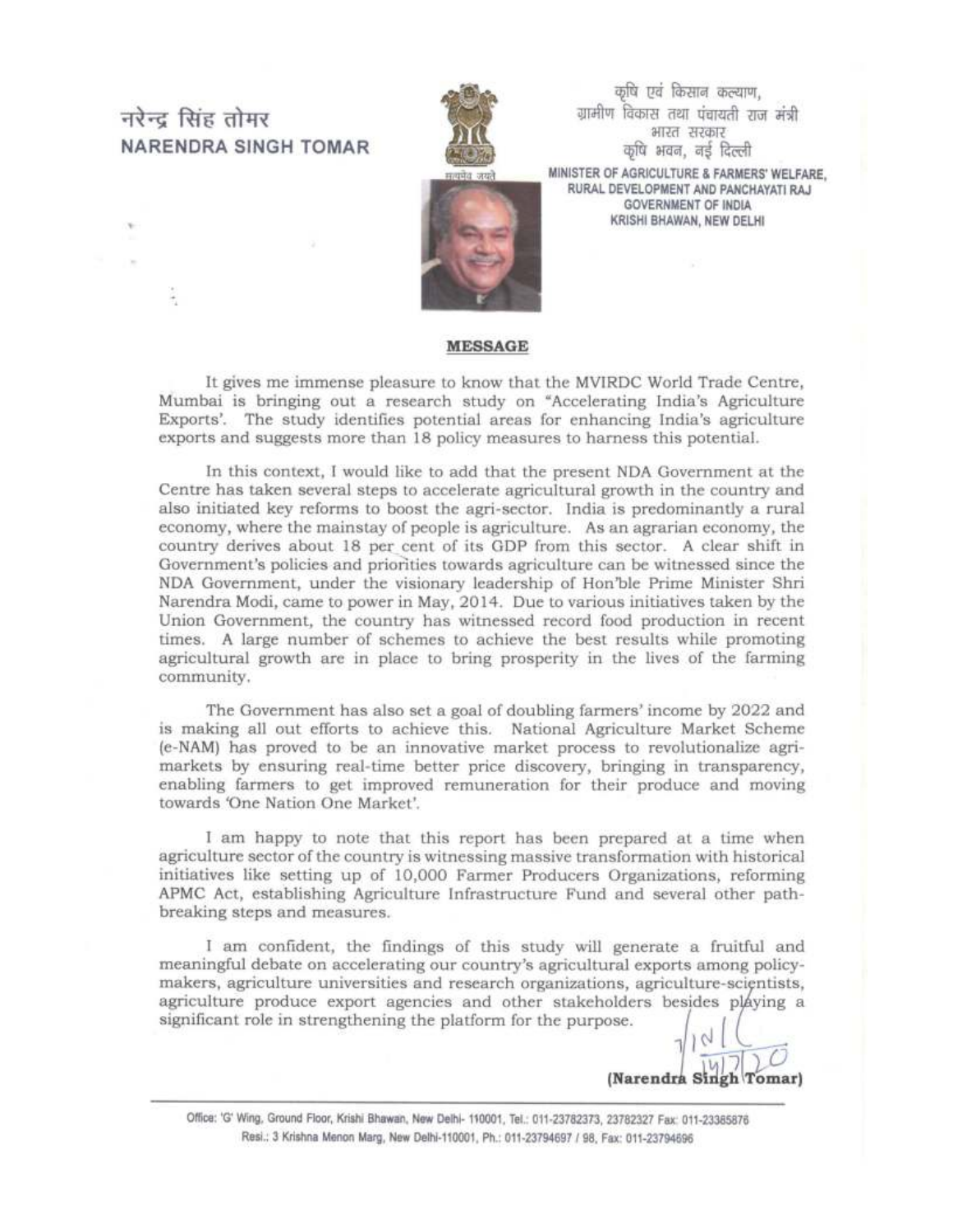

Investing in rural people Investir dans les populations rurales Invertir en la población rural الاستثمار فى السكان الريفيين

I am pleased that the MVIRDC World Trade Center Mumbai has completed this comprehensive study to map the challenges to India's agricultural exports, and identify solutions to address these problems. The study comes at an opportune moment and is in sync with the reforms enacted by the Government of India to make the policy environment more conducive for Indian agriculture. In particular, this study is extremely useful to organizations such as the International Fund for Agricultural Development (IFAD), which are interested in supporting governments to develop smallholder and marginal farmers' participation in remunerative value chains. This study also offers a roadmap to the future of agriculture in India and has taken a long term and welcome view to develop agricultural exports while being mindful of the food and nutrition security needs of Indian consumers and the growing domestic demand.

The study reaffirms the resilience of the agriculture sector and its growth potential amid the new and unforeseen shocks arising from the spread of COVID-19. However, there is an opportunity in every crisis, and the Indian government has seized the chance to implement game-changing reforms to the country's agri-marketing policy. The government's decision to amend the Essential Commodities Act, 1955 (ECA), announced in May 2020 and enacted into law through an ordinance issued in June 2020, should boost agricultural exports. Together with amending the ECA, the government also introduced ordinances to boost contract farming and remove rules requiring farmers to only sell their crops to licenced middlemen in statenotified markets. These reforms present an opportunity to move from fragmented value chains to shorter and more integrated ones for both the domestic and export markets. It is also an opportunity to mainstream hygiene and safety measures that are critical for producer's and consumer's health as well as prevention of spread of Covid or other diseases through the agri-logistics. The study rightly underlines the importance of environmental and social governance standards, SPS and TBT.

I also appreciate that the study has taken into account the smallholder and marginal farmers and looked at successful institutional models, such as cooperatives, to integrate them in the export oriented value chains. This is also well aligned with the government's promotion of farmer producer organizations in a cluster approach, as well as developing new financing instruments to meet the investment and working capital requirements of these organizations. Building strong business relations between producer organizations and market players, supported by effective agri-logistics are a key feature of IFAD support to governments across the world and successful examples exist in the development of inclusive export value chains for commodities as diverse as coffee, cocoa, tea, high quality wool in Africa, Asia and Latin America. As smallholders go into higher value commodities, the risks also increase for them and well thought out risk mitigation measures, diversified financial products and market intelligence are required to help smallholders anticipate where possible these risks and adapt to evolving consumers' preferences, trade regimes and fluctuating prices.

I am confident that this study will stimulate debate among stakeholders and encourage further research on all aspects of the proposed value chains as well as galvanize stakeholder consultation to develop an investment plan for boosting India's agri-exports.

Rasha Omar Country Director, India International Fund for Agricultural Development (IFAD)

International Fund for Agricultural Development (IFAD), India Country Office, 2, Poorvi Marg, Vasant Vihar, New Delhi 110057 Tel: +91-11-46554000 Fax +91-11-46554055 Email: ifad india@ifad.org Web: www.ifad.org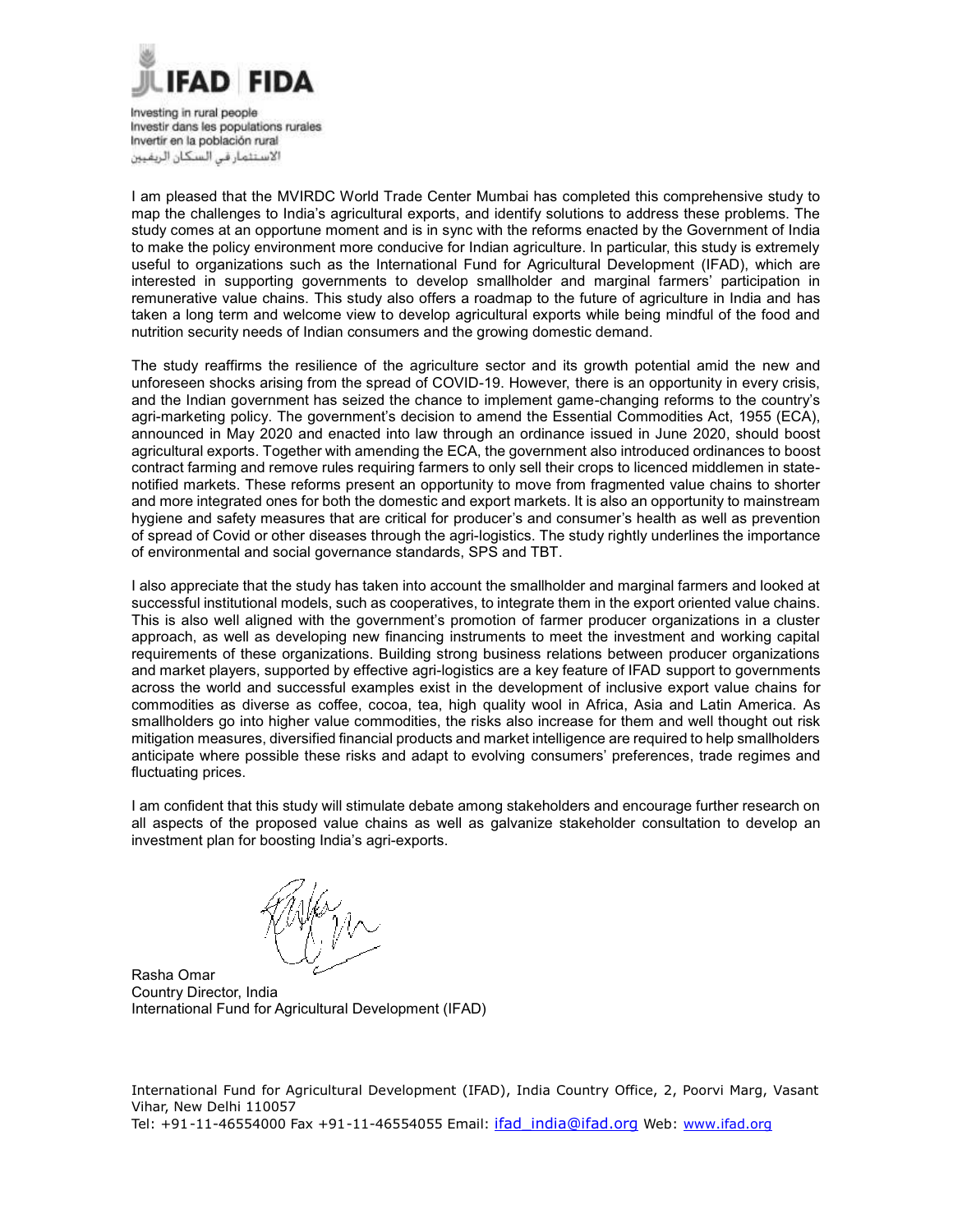



कृषि और प्रसंस्कृत खाद्य उत्पाद निर्यात विकास प्राधिकरण (वाणिज्य एवं जबाँग मंत्रालय, भारत सरकार)

**Agricultural and Processed Food Products Export Development Authority** (Ministry of Commerce & Industry, Govt of India)



#### **MESSAGE**

I would like to compliment MVIRDC World Trade Center for taking the initiative for carrying out the research study on "Accelerating India's Agriculture Exports". I hope that the study report would be useful for the researchers and industry for analysing the potential of Agri Exports further.

I wish MVIRDC World Trade Center a great success in release of this study and carrying out similar initiatives in future.

Inchant

(Dr. Sudhanshu) Secretary, APEDA

तीसरी मंकिल, एन. ती. यू. आई. विकिंग, 3. सीरी इंस्टीट्सुगमल इरिया, अगला क्रांति मार्ग, नई दिल्ली-110016 कोन : 26513204, 26513219, 26514052, 26534191, 26514572, 26526197/98 केला :26534870<br>3ed Ploor, NCUI Building, 3 Sid Ins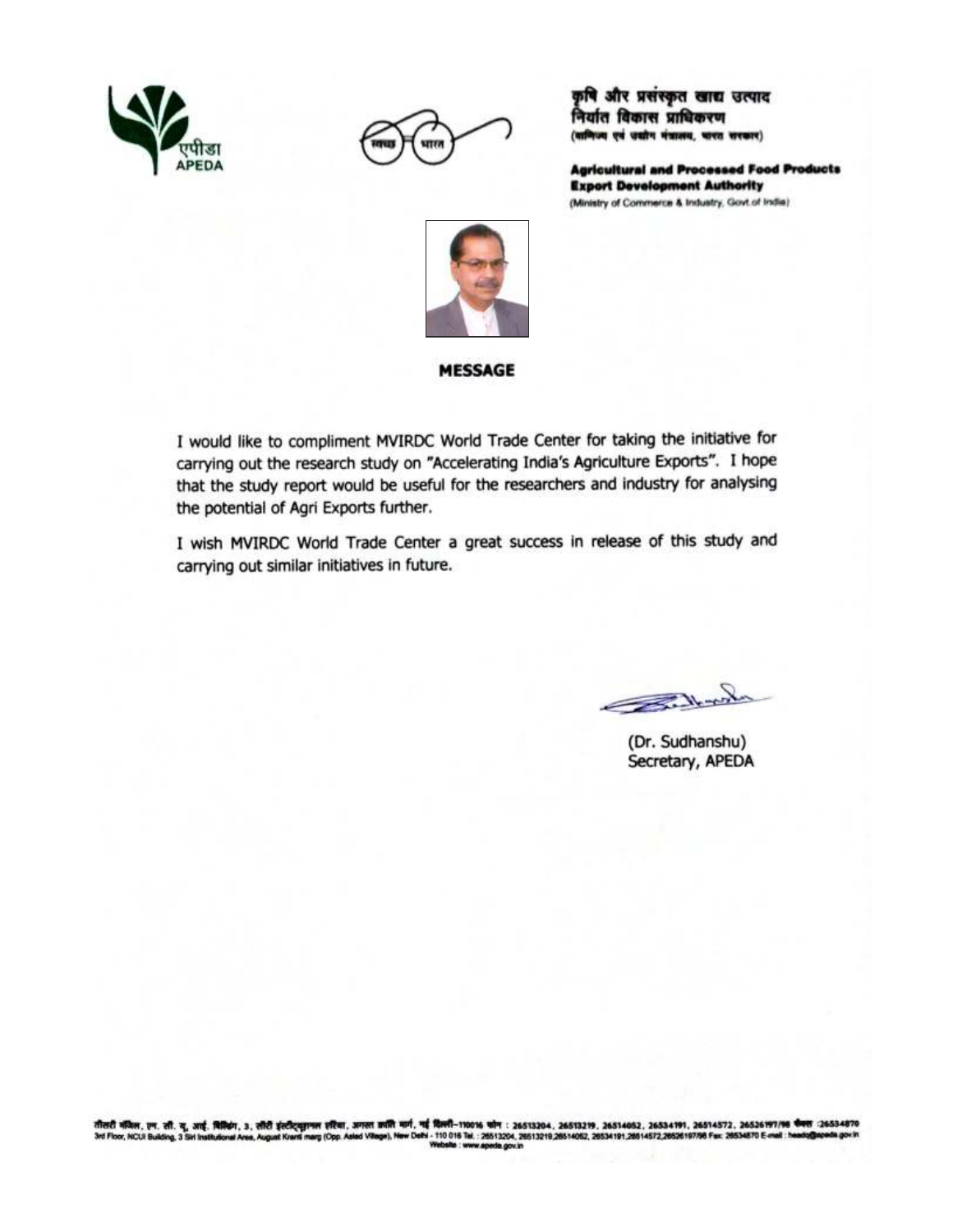# **Contents**

| 6  |
|----|
|    |
| 8  |
| 9  |
| 10 |
| 14 |
| 19 |
| 26 |
| 29 |
| 31 |
| 32 |
| 52 |
| 69 |
| 70 |
| 72 |
|    |

### **Box Items**

| Box 1: Promoting exports is a key tool to enhance farmers' income | 9  |
|-------------------------------------------------------------------|----|
| Box 2: Key suggestions of Ashok Dalwai Committee                  | 10 |
| Box 3: Required Growth in food production                         | 13 |
| Box 4: Market shares in cereals and marine products               | 15 |
| Box 5: Market share in vegetable extracts, lacs and gums          | 16 |
| Box 6: Market share in vegetable plaiting materials               | 16 |
| Box 7: Shares in food waste and fodder                            | 16 |
| Box 8: Share in fruits, vegetables and pulses                     | 16 |
| Box 9: Share of processed fruits and other items                  | 17 |
| Box 10: Boosting exports of fruits and vegetable seeds            | 18 |
| Box 11: Encouraging crab farming in mangroves                     | 21 |
| Box 12: Products with growing share in exports:                   | 22 |
| Box 13: Share of wheat flour and starch of maize                  | 22 |
| Box 14: Export of tamarind, maize flour                           | 25 |
| Box 15: Emerging contributors to agriculture trade surplus        | 26 |
| Box 16: Processed meat exports                                    | 26 |
| Box 17: Volatile balance from wheat                               | 27 |
| Box 18: Commodities causing trade deficit                         | 27 |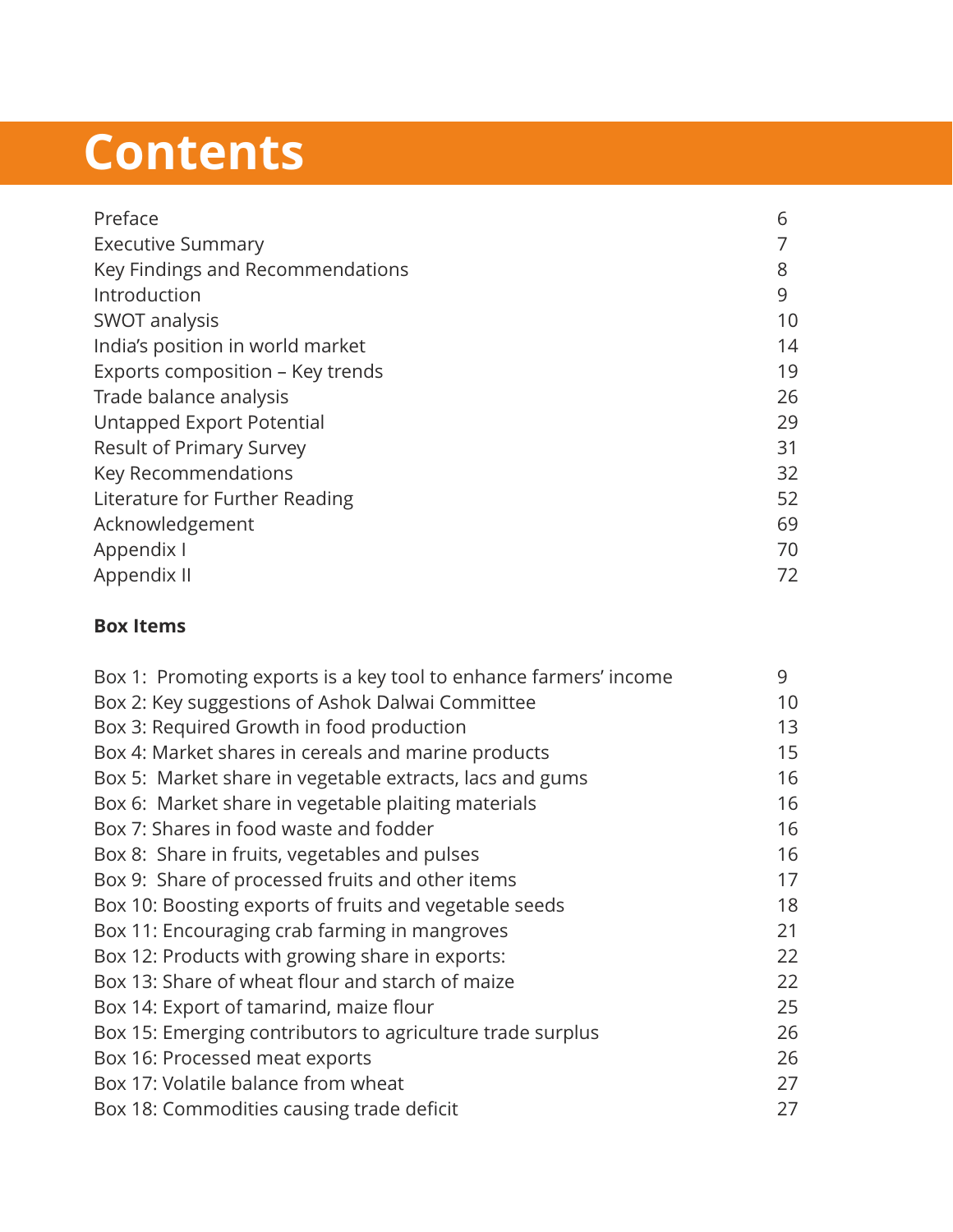# **Contents**

| Box 19: Trade deficit in pulses                                                 | 27 |
|---------------------------------------------------------------------------------|----|
| Box 20: Problems and prospects in cotton exports                                | 34 |
| Box 21: Serbia donates apple saplings                                           | 38 |
| Box 22: Challenges faced by agro exporters                                      | 38 |
| Box 23: Quality Assurance, Ease of doing business                               | 38 |
| Box 24: Steps to boost export of fruits                                         | 41 |
| Box 25: Diversifying seafood exports                                            | 43 |
| Box 26: Reforms in pricing and finance                                          | 46 |
| Box 27: Perspectives on Transforming Agriculture into an Export-Oriented Sector | 49 |
| Box 28: Sunkist: An American Agriculture Marketing Cooperative                  | 61 |
| Box 29: Addressing SPS Measures through FTAs                                    | 64 |
| Box 30: Case Study on agriculture infrastructure                                | 66 |
| Box 31: Contract farming                                                        | 67 |
|                                                                                 |    |

### **Tables**

| Table 1: Ban on India's food exports                             | 12 |
|------------------------------------------------------------------|----|
| Table 2: Addressing weaknesses/Threats in the system             | 14 |
| Table 3: Share of India in world exports                         | 15 |
| Table 4: Top 11 exporters of fruit and vegetable seeds           | 18 |
| Table 5: Top 10 agro exports - 2007 and 2019                     | 19 |
| Table 6: Share of processed goods in overall agriculture exports | 20 |
| Table 7: Share of crabs in overall agriculture exports           | 20 |
| Table 8: Share of pet food and animal feed                       | 21 |
| Table 9: Exports of major tobacco products                       | 23 |
| Table 10: Share of oil cake in overall agriculture exports       | 24 |
| Table 11: Share of mango pulp, instant coffee, walnuts           | 24 |
| Table 12: Share of seeds in exports                              | 25 |
| Table 13: Trade balance of principal agro commodities            | 28 |
| Table 14: Trade balance in fruits and vegetables                 | 29 |
| Table 15: Untapped export opportunity                            | 30 |
| Table 16: Production and yield of key fruits                     | 33 |
| Table 17: Export of honey, beeswax                               | 36 |
| Table 18: Implementation of Water Harvesting and Management      | 39 |
| Table 19: Trade in Bamboo products                               | 40 |
| Table 20: Major importers of fruits                              | 40 |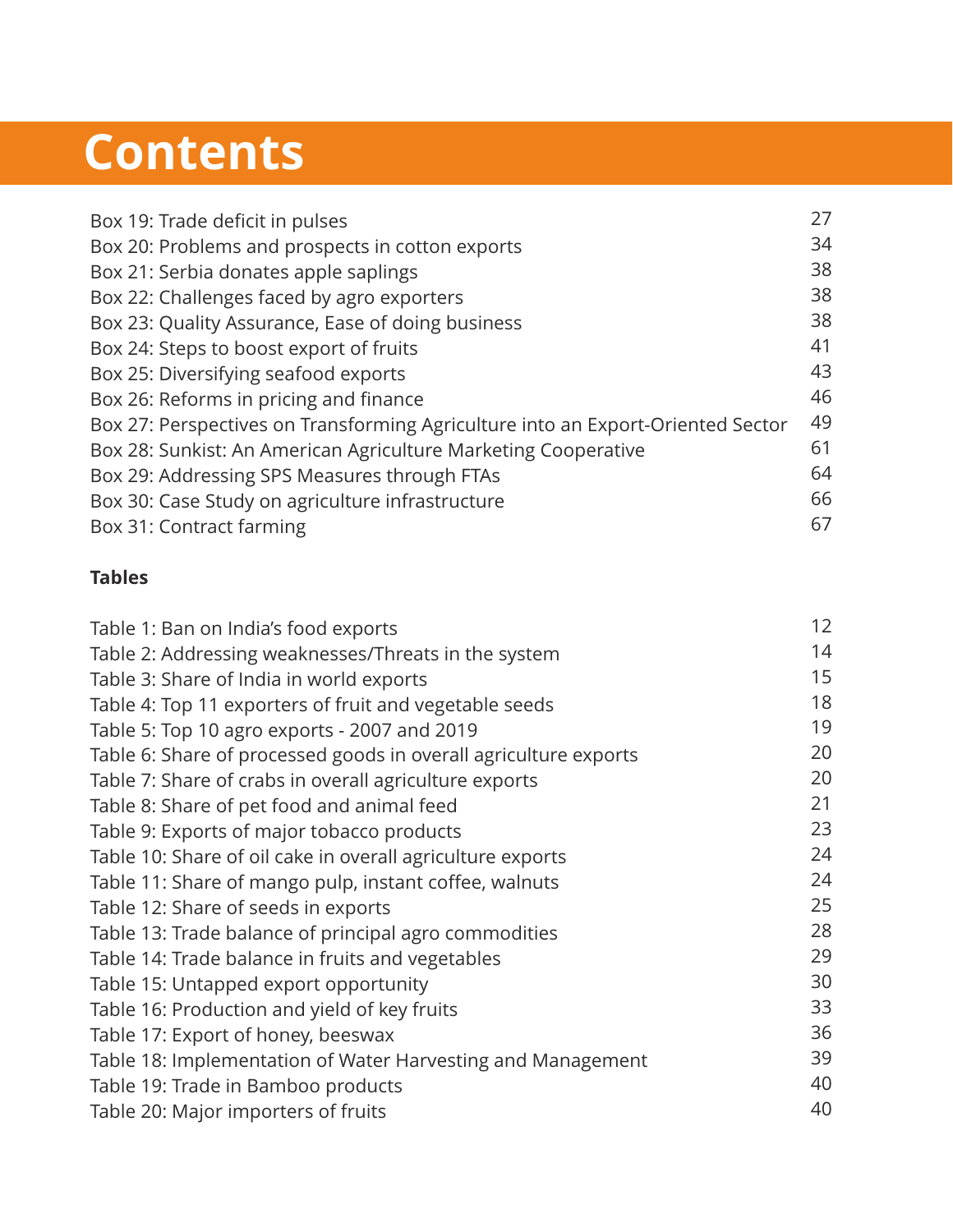## **Contents**

| Table 21: Export of fruit juices         | 42 |
|------------------------------------------|----|
| Table 22: Top 10 importers and exporters | 53 |
| Table 23: Top destinations of exports    |    |

### **Charts**

| Chart 1: FAO Food Price Index                                | 53 |
|--------------------------------------------------------------|----|
| Chart 2: Production of cereals                               | 54 |
| Chart 3: Production in MT: pulses                            | 54 |
| Chart 4: Production in MT: oilseeds                          | 55 |
| Chart 5: Production in MT: foodgrains                        | 55 |
| Chart 6: Rural Consumer Price Index (Base: 2012 = 100)       | 55 |
| Chart 7: Share of top 10 items in total exports 18 - 19      | 56 |
| Chart 8: Share of top 10 items in total exports 2009 - 10    | 56 |
| Chart 9: Commodities with least diversified market           | 58 |
| Chart 10: Commodities with highly diversified market         | 58 |
| Chart 11: Average size of operational holding                | 60 |
| Chart 12: Sectoral Share of Top 300 Cooperatives by Turnover | 60 |
| Chart 13: Cooperative Societies in India                     | 62 |
| Chart 14: Average bound tariff of partner countries          | 63 |
| Chart 15: Logistics Performance Index                        | 64 |
| Chart 16: Logistics Performance Index of India               | 65 |
| Chart 17: Share o f food processing sector in economy        | 66 |
| Chart 18: Export of processed fruits and vegetables          | 67 |
|                                                              |    |

#### **Diagrams**

| Diagram 1: SWOT Analysis for Agriculture Exports                 | 10  |
|------------------------------------------------------------------|-----|
| Diagram 2: Export-oriented Extension Services                    | 11  |
| Diagram 3: Accelerating India's Agriculture Exports: Key Drivers | 59. |
| Diagram 4: Vicious cycle in agriculture                          | 65. |

#### **Disclaimer:**

MVIRDC World Trade Center Mumbai has taken utmost care in the preparation of this document in terms of validity or authenticity of the information included. However, we hereby declare that we can in no way be held responsible for the legitimacy of the information. The information has been sourced from relevant stakeholders and publicly available secondary data.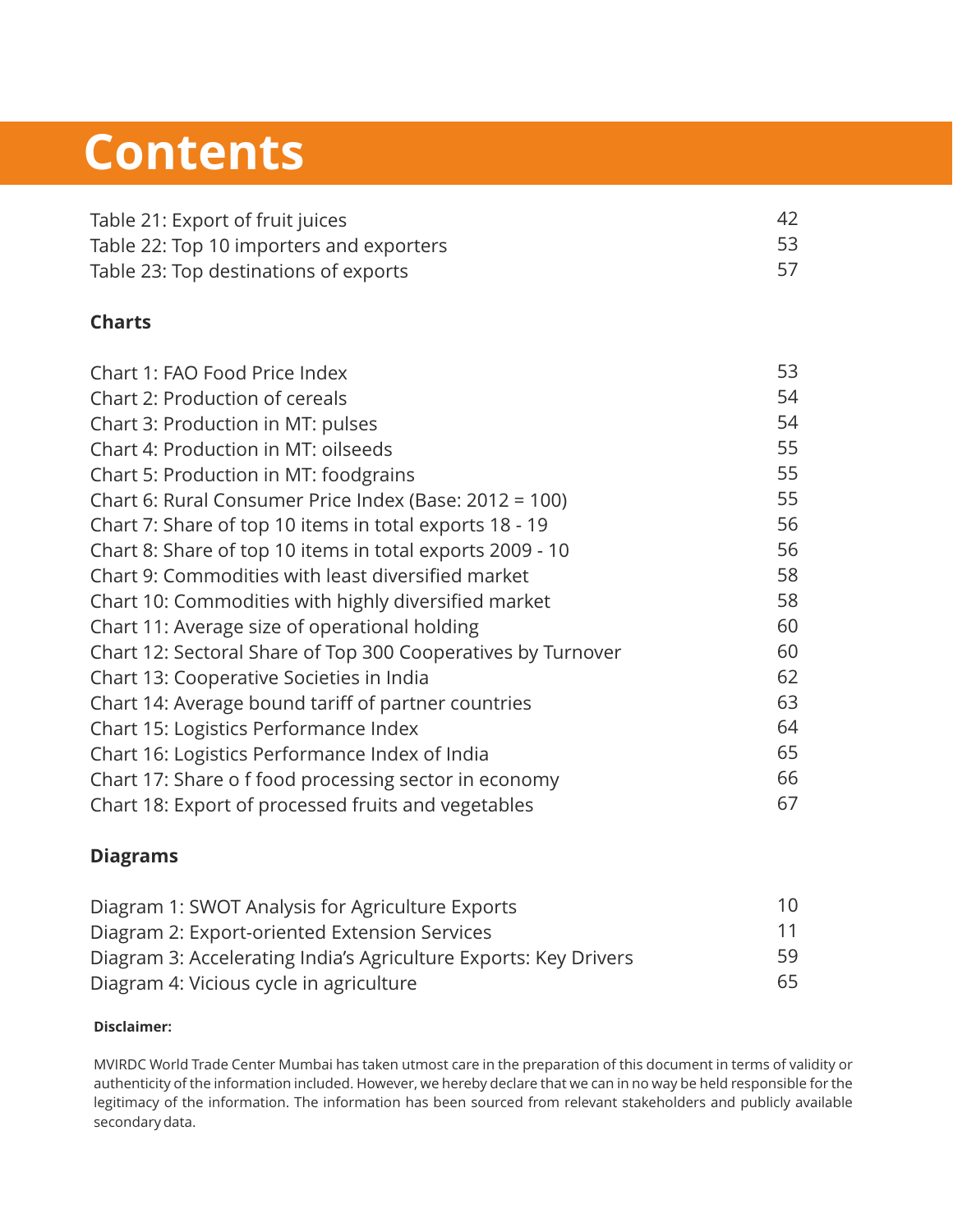### Preface

"Cultivators of the earth are the most valuable citizens. They are the most vigorous, the most independent, the most virtuous and they are tied to their country," said Mr. Thomas Jefferson, the Founding Father of United States of America. While farmers are tied to their country, we can facilitate them to trade across borders and benefit from favourable price condition in foreign market. Accessing global market helps farmers benefit from better price and expand their scale of operation.

Thanks to Green Revolution, India has evolved from a food deficit country to a major exporter of food commodities in the global market. Agriculture is a key contributor to India's foreign trade as it accounts for 12% of the country's goods exports and India is the eighth largest agriculture exporter in the world (WTO, 2018). Still, there is tremendous scope to enhance

agriculture exports from the country by leveraging its diverse agro-ecological zones and dynamic farming community. The time has come to strengthen India's position in the world agriculture export market and improve the lot of more than 12 crore farming households and 14 crore agricultural workers in the country.

On May 15, 2020, Government of India announced path breaking reforms in transforming farming into a market oriented sector by removing the strangulating regulations under APMC and Essential Commodities Act. We need to see this policy intention materialise on ground with the effective implementation of this reform by state governments.



Director General MVIRDC World Trade Center Mumbai Mr. Y. R. Warerkar

Today, India exports USD 38 billion worth agriculture goods (including cotton) and the Committee on Doubling Farmers' Income has set the target of raising this to USD 100 billion by 2022-23. Such an ambitious target is possible with the concerted efforts of policymakers, agriculture research institutions, financial institutions, export promotion agencies and the enterprising farmers.

I am happy to note that MVIRDC World Trade Center Mumbai has prepared this research study to identify challenges hindering India's farm exports and laying out strategies to address these challenges and diversifying agricultural export basket. The study identified USD 97.02 billion worth export opportunity in 19 agro-commodities, based on data from FAO. Except for coir and onion, India does not have substantial share in the global market for these agro-commodities. The study has also identified top five export markets for 21 principal commodities exported by India. The report contains actionable policy recommendations based on the views of exporters, agro-technologists, academicians and policy analysts to tap this export opportunity.

This report is prepared at a time when Government of India is providing renewed thrust to the agriculture sector with an objective to double farmers' income by 2022. India's farm sector is witnessing massive transformation with path-breaking initiatives such as establishment of farmer producer organizations, food parks, unification of agriculture markets, institutionalizing contract farming and reforming APMC acts, to name a few.

The announcement of a comprehensive Agriculture Export Policy in December, 2018 is a watershed development in India's evolving policy framework to transform agriculture into an export-oriented industry. The policy has laid down roadmap for a stable export regulatory framework by striking the right balance among competing policy objectives, viz. domestic price stability, consumers' welfare and increasing farmers' income. The policy has given rise to progressive initiatives such as state-specific action plans and the establishment of nodal agencies to promote agricultural exports across many states. The 15th Finance Commission has also set up an expert committee to suggest policy measures to promote export of agriculture commodities.

This study has been conducted at this time of remarkable progress in India's policy environment governing agriculture exports. I am confident that the findings of this study will generate further public debate among policymakers, agriculture finance institutions, agriculture research institutions, export promotion agencies and other stakeholders and contribute to the evolving ecosystem for agriculture exports.

Y.R. Warerkar Director General